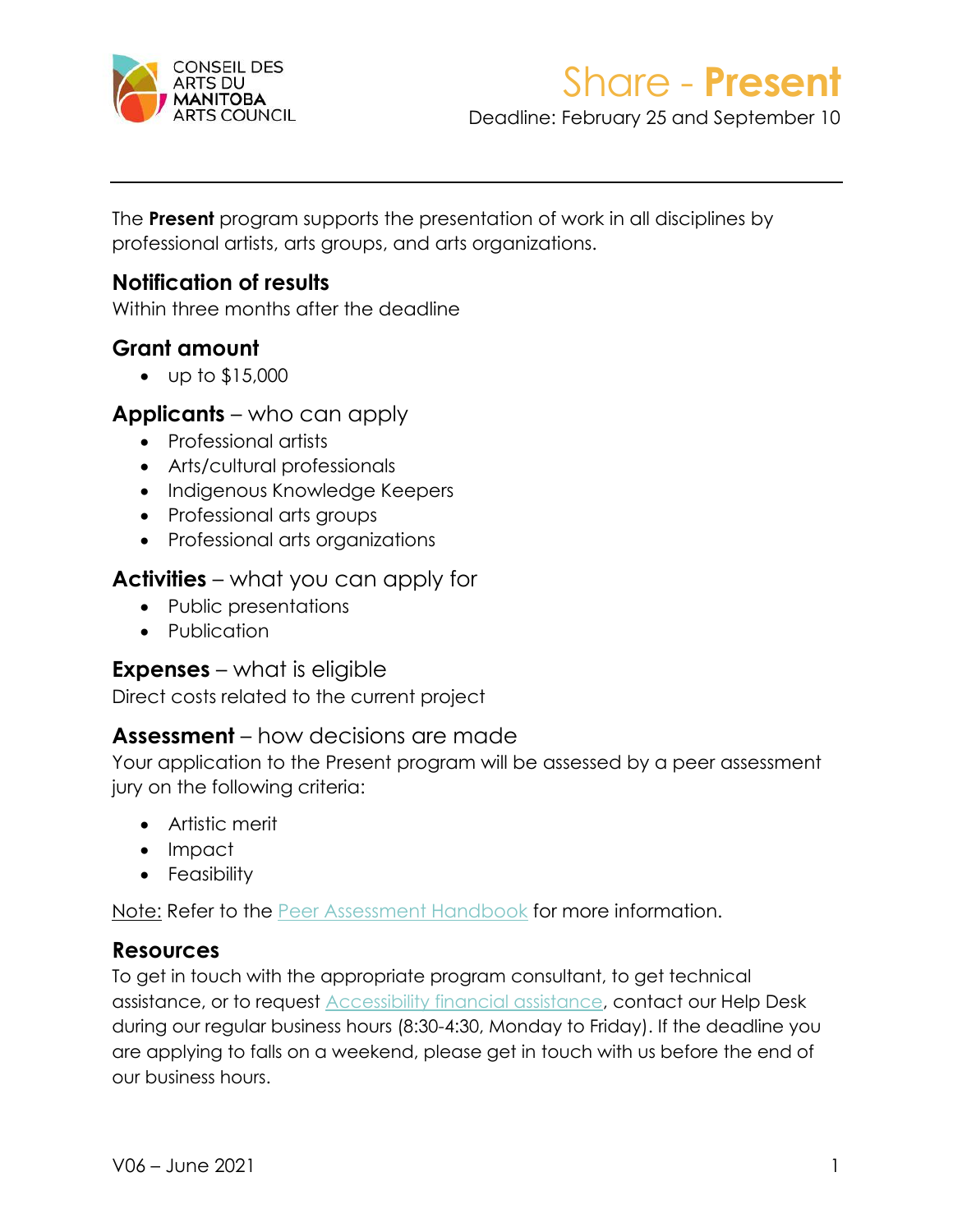

Deadline: February 25 and September 10

If you are Deaf or living with a disability or mental illness, you may be eligible to receive funds to contribute to costs for disability-related supports and services.

The role of MAC Program Consultants is to provide support to our grant applicants. If you are looking for help with your application, a consultant can meet with you to discuss your proposed project or review parts of your application. Consultations are in high demand closer to the application deadline, so we suggest you contact us as soon as possible.

#### **Help Desk**

Phone: 204-945-2237 Toll-Free: 1-866-994-2787 Email: [helpdesk@artscouncil.mb.ca](mailto:helpdesk@artscouncil.mb.ca)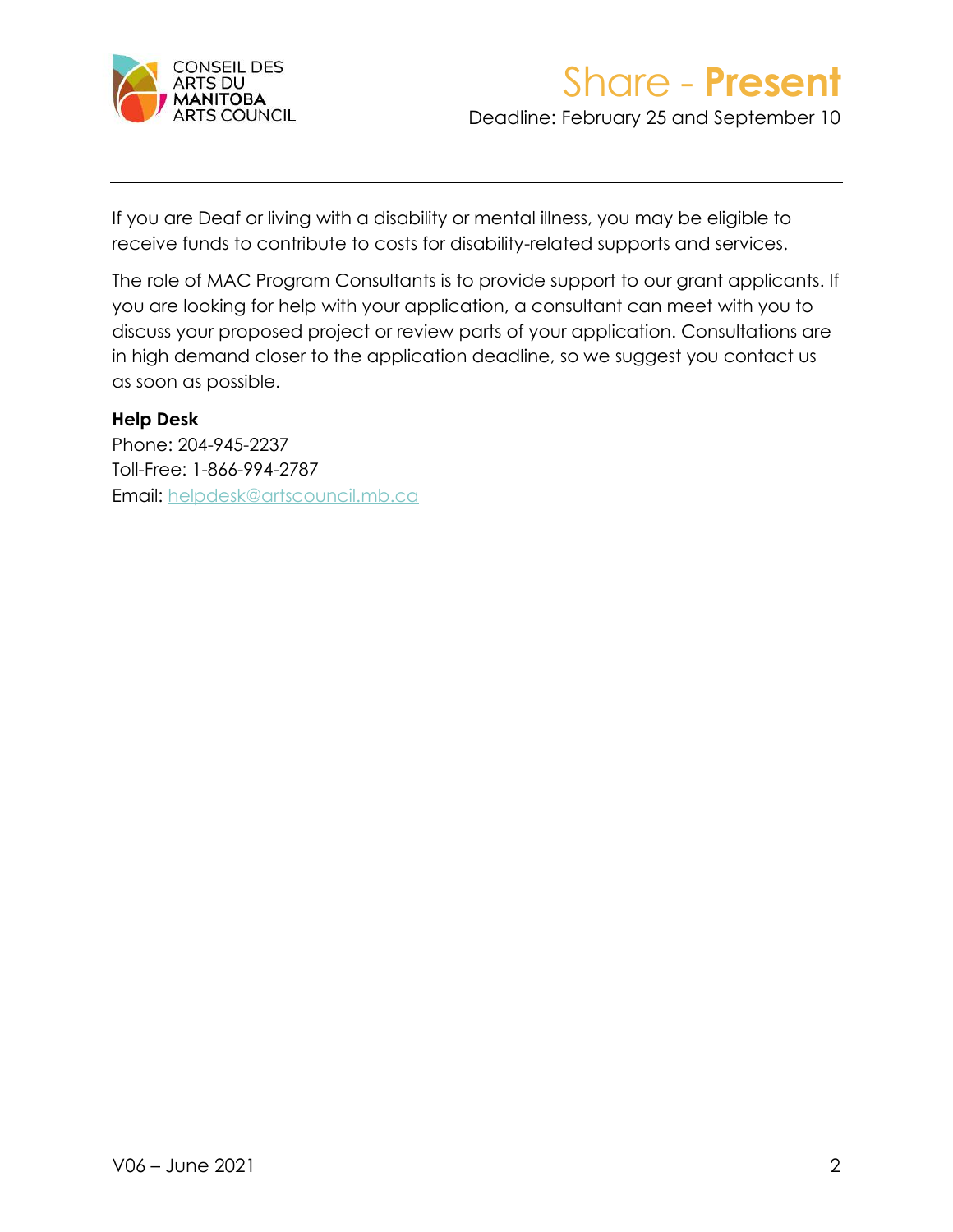

Deadline: February 25 and September 10

### **Application content**

MAC now receives grant applications through our Online Application System. In order to apply, you will need to have a valid profile in the Online Application System.

### **1. Project information**

You will be asked to provide details on the type of grant that you are applying for, your project title, the artistic discipline(s) most relevant to this application, the project start date and end date, and the type of activity within your project.

In addition, you will be asked to address the following:

- Background, influences, and previous activities relevant to this application (500 word)
- Project description (750 words)
- Who is your audience and how will you reach them? (100 words)
- Payment and working conditions (100 words)
- Permission and consent
- Provide a schedule of presentations, publications, and/or events. (750 words)
- What is your relationship to the culture(s) and/or communities represented in your project? (200 words) If your project involves communities, cultures, or cultural practices outside your own community or culture, demonstrate how you are approaching the subject matter with cultural integrity. (200 words, if applicable)
- Additional information that has not been asked that is essential to understanding your application (250 words)

#### **2. Collaborator information**

You will be asked to describe who will be involved and/or participating in the project. Explain why you chose to work with them and what they bring to the project. You will also be asked to include bios for key collaborators.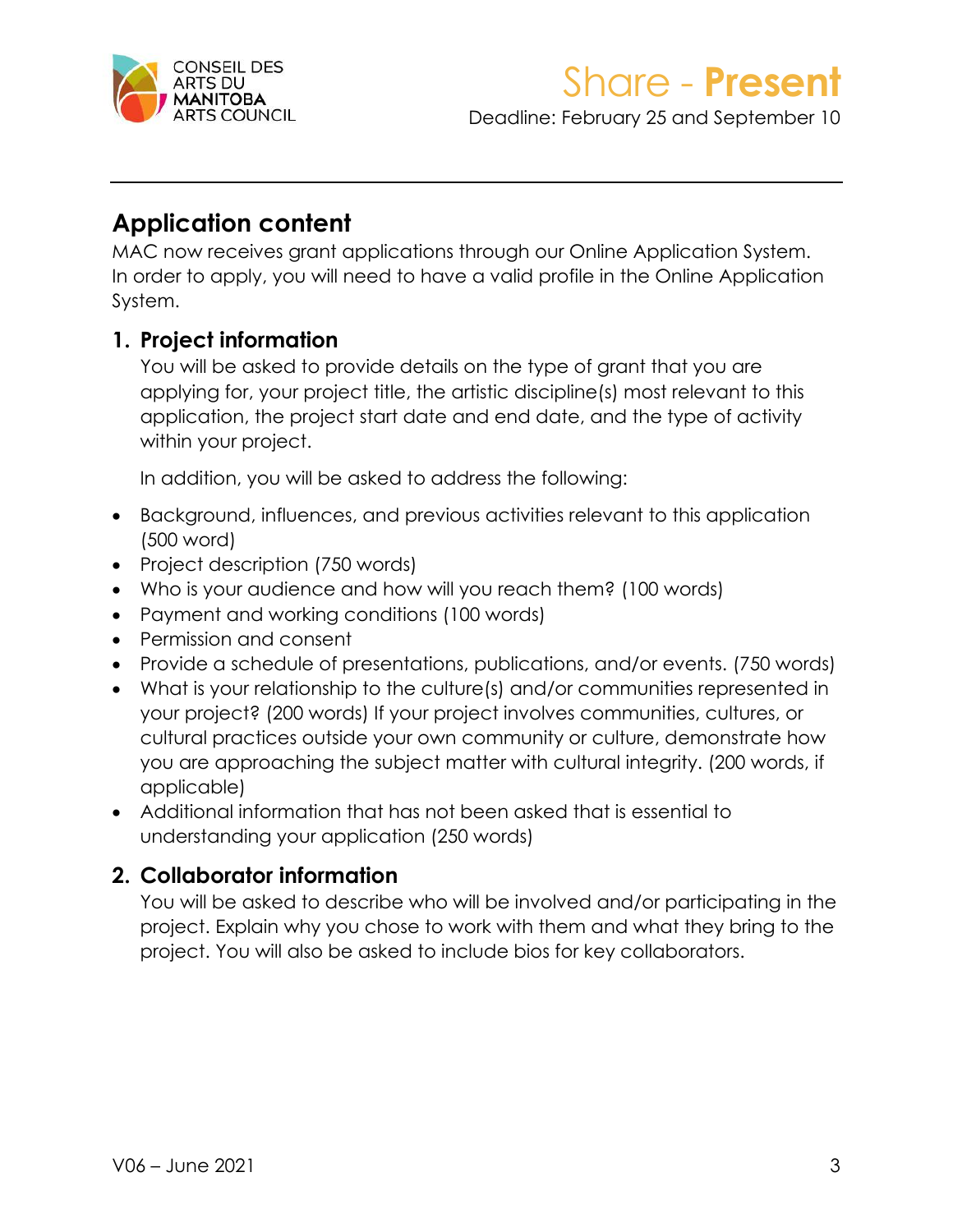

Deadline: February 25 and September 10

### **3. Budget**

You will be asked to complete the budget sheet provided. Do not include cents, you may enter whole dollar amounts only. The budget form is used across most MAC programs and some sections may not apply to your project. Include brief clarifications of individual budget lines in the description fields, if necessary.

### **4. Support materials**

Support material should be samples of current work/activities relevant to your grant application; it may include the work/activities of other key artists or partners. You may choose to include earlier work/activities to provide a context for your application.

You will be asked to submit a minimum of one, and up to a maximum of three items of support material.

The following count as **one item**:

- up to 5 digital images **OR**
- up to 15 pages of text **OR**
- up to 4 minutes of audio or video

For instance, your three items can be a total of 15 images, or 45 pages of text, or 12 minutes of audio/video. But you can also submit a combination of images, text, and recordings, as long as it falls within the limits.

You will be asked to describe how the support material relates to this application.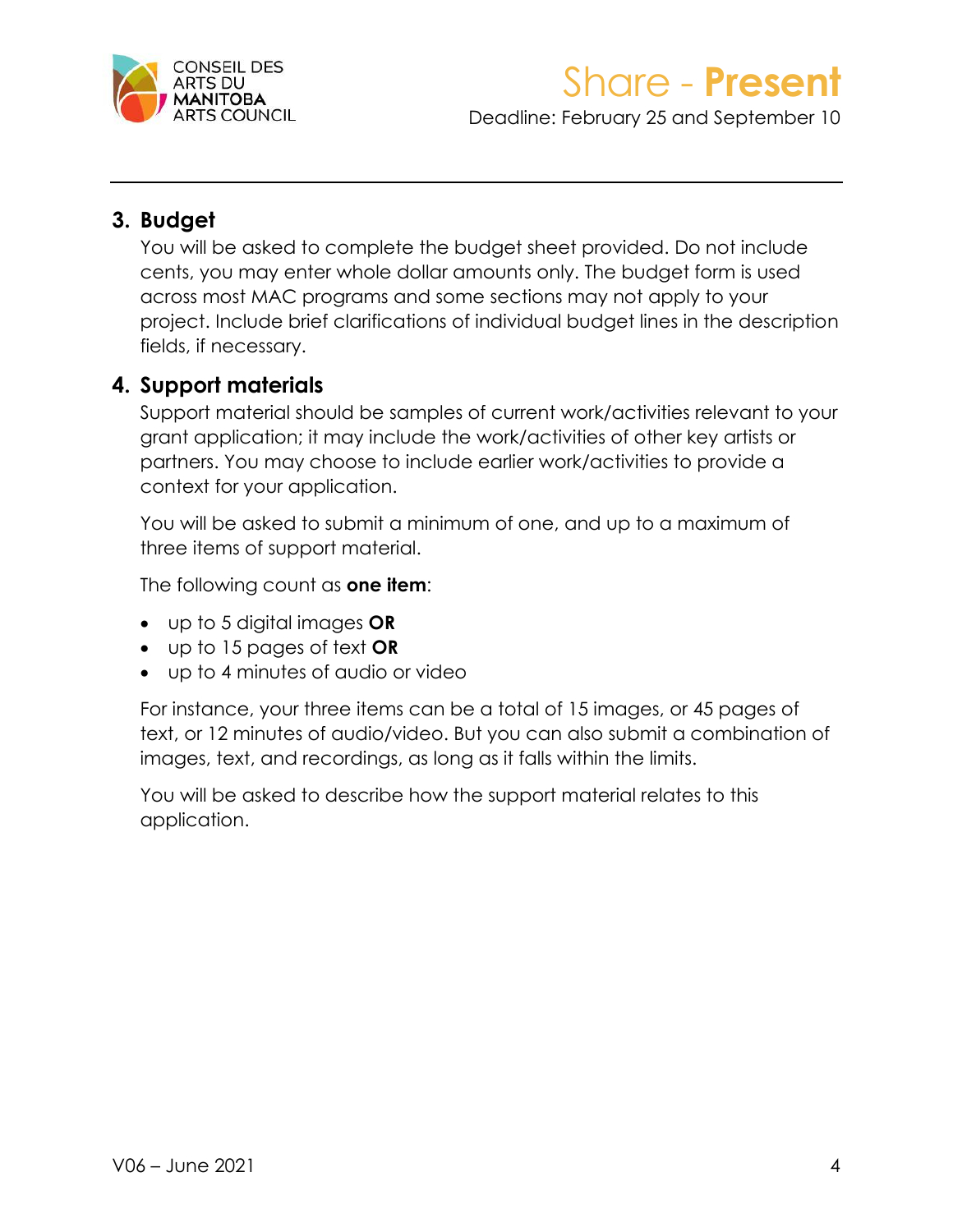

Deadline: February 25 and September 10

### **Assessor review questions**

Your application will be assessed by a committee composed of fellow artists and arts professionals. They will use the following statements established for this program to make their decisions. Assessors will only consider those statements that apply directly to your project. Every effort is made to ensure that applications are assessed fairly. MAC accepts the decisions of the jury as final.

- **1.** The applicant proposes innovative and promising experimentation. Consider, for instance:
	- Does the project undertake artistic risk?
	- Does it push the envelope?
	- Is it original and/or innovative?
- **2.** A clear artistic, thematic, and conceptual vision underlies this application. Consider, for instance:
	- Does the application make clear how it will explore a contemporary and/or traditional artistic practice?
	- Does the applicant explain their choices?
	- Is there a clear logic behind the project?
- **3.** The applicant has the technical skills and artistic rigour to complete this project.
- **4.** The proposed project has artistic value. Consider, for instance:
	- Will the proposed project contribute to the applicant's artistic development?
	- Does it address themes and issues relevant to the public and/or the applicant's artistic practice?
	- Will it contribute to the art form?
- **5.** The applicant has given adequate consideration to questions of cultural integrity.
	- Consult the resource page to learn more about MAC's understanding of [cultural integrity.](https://artscouncil.mb.ca/grants/resources/cultural-integrity/)
- **6.** The proposed project develops meaningful connections with the potential to generate future artistic opportunities.